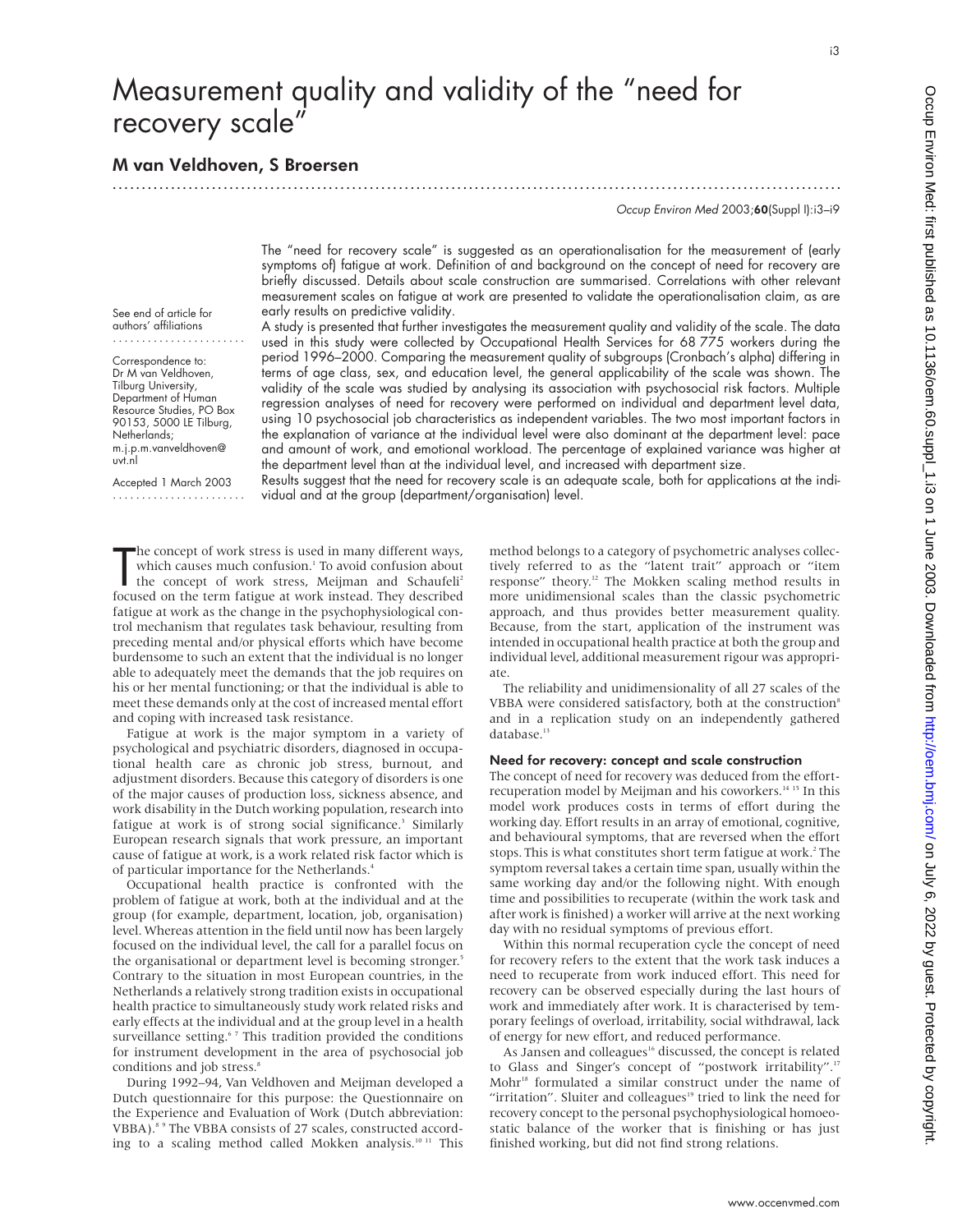|     | I find it difficult to relax at the end of a working day.                                                                  |
|-----|----------------------------------------------------------------------------------------------------------------------------|
|     | By the end of the working day, I feel really worn out.                                                                     |
|     | Because of my job, at the end of the working day I feel rather exhausted.                                                  |
|     | After the evening meal, I generally feel in good shape.                                                                    |
|     | In general, I only start to feel relaxed on the second non-working day.                                                    |
|     | I find it difficult to concentrate in my free time after work.                                                             |
|     | I cannot really show any interest in other people when I have just come home myself.                                       |
|     | Generally, I need more than an hour before I feel completely recuperated after work.                                       |
|     | When I get home from work, I need to be left in peace for a while.                                                         |
| 10. | Often, after a day's work I feel so tired that I cannot get involved in other activities.                                  |
| 11. | A feeling of tiredness prevents me from doing my work as well as I normally would during the last part of the working day. |

When the normal possibilities for recuperation are not sufficient, the worker starts the next working day with a residual need for recovery. Starting from here, a cumulative process is postulated by Kompier,<sup>20</sup> which produces more serious stress and adverse health outcomes in the long run.<sup>21</sup> As part of this cumulative process the need for recovery increases, but gradually the concept loses its salience to more serious long term fatigue related syndromes such as burnout. Conceptually, need for recovery, as a measure of short term work related fatigue, bridges the stage between normal work related effort and serious long term work related fatigue syndromes, such as burnout.

et al,<sup>16</sup> although their version is also based on the same original.

In the VBBA questionnaire, need for recovery is measured by an 11 item scale. The items of this scale inquire about the severity and duration of symptoms which indicate that the respondent is not fully recovered from the effects of sustained effort during the working day, for instance lack of attention and concentration at the end of the working day, and reduced motivation for activities in the evening with family or friends. Table 1 contains the wording of the 11 items of the "need for recovery scale".

The simplicity of dichotomous answering categories (yes or no) was preferred to a polychotomous scale, because of the intended application at the individual level in occupational health practice: the scale had to be as easy to fill in and score as possible. Scale length was determined by the minimum requirements formulated for reliability and unidimensionality in the VBBA project (0.40 for unidimensionality (Loevinger's H) and 0.80 for reliability (Cronbach's alpha)), thus not compromising measurement quality by choosing for dichotomous answering possibilities.

Judging by the wording of the items, the content of the "need for recovery scale" closely follows the definition of fatigue at work by Meijman and Schaufeli,<sup>2</sup> although the symptoms of fatigue measured are probably to be considered relatively light. We think the "need for recovery scale" is an early indicator of fatigue at work, or an indicator for the development of this type of fatigue. This interpretation concurs with Sluiter and colleagues<sup>22</sup> and Jansen and colleagues.16 The possible role as an early indicator makes the scale important from a preventive point of view in a health surveillance tradition.

#### Available evidence for measurement quality and validity

The available research so far suggests that the psychometric qualities of the "need for recovery scale" are good: reliability, expressed as rho (comparable with Cronbach's alpha), was found to be  $0.87$  at the construction stage<sup>8</sup> and  $0.86$  in an independent replication study.13 Unidimensionality of the scale, expressed as Loevinger's H, was also good in both studies: 0.48 and 0.46 respectively. In Mokken analysis, scales with a Loevinger's H above 0.40 are considered unidimensional.<sup>23</sup>

Comparisons of the scores on the "need for recovery scale" with scores of the same respondents on other measurement scales about fatigue (at work) and on stress related health complaints can support our claim that the "need for recovery scale" can be used to measure (early indications of) fatigue at work. These comparisons can be regarded as content validation of the "need for recovery scale" as a measure of fatigue at work.

The Dutch Checklist Individual Resilience, 20 item version (Dutch abbreviation CIS-20), $24^{25}$  is a questionnaire developed to measure fatigue in groups of patients in a clinical setting, independent of the working situation. The CIS-20 consists of four subscales, of which the scale "subjective fatigue" is the closest to need for recovery in terms of item content. In 1998, the VBBA and the CIS-20 were used together in two large scale research projects.<sup>26 27</sup> The correlation coefficients between the two scales were 0.66 ( $n = 1637$ ) and 0.71 ( $n = 3458$ ) respectively. In view of the difference between the two scales in their relation to work, we consider this correlation to be high.

The Utrecht Burnout Scale (Dutch abbreviation UBOS),<sup>28</sup> especially the subscale "emotional exhaustion", is another possibility for content validation of the "need for recovery scale". Three versions of the UBOS were developed for different target groups: the first for teachers, the second for occupations involving intensive client contact, and the third for all occupations (general version). The "emotional exhaustion" scale of the second version showed a strong correlation with need for recovery in a study among 742 occupational physicians (correlation coefficient 0.84).<sup>28</sup> In a study among 559 policemen, the correlation between the "need for recovery scale" and the "emotional exhaustion scale" (third version) was 0.75<sup>28</sup> According to these two studies, the "need for recovery scale" and the "emotional exhaustion scale" measure the same concept to a large extent. This is somewhat remarkable because we expected the "emotional exhaustion" scale to measure serious symptoms of fatigue at work and the "need for recovery scale" less serious symptoms. The transition from less serious and short term to serious and long term symptoms of fatigue at work may however be gradual.

In the Netherlands, the use of the questionnaire for perceived health complaints (Dutch abbreviation VOEG),<sup>29</sup> for the measurement of stress related health complaints is common. In a large scale study in the financial sector, the "need for recovery scale" and the 13 item version of the VOEG<sup>30</sup> correlated 0.63 ( $n = 3011$ ) (unpublished research by the first author).

The correlation between need for recovery and stress related health complaints is lower than the correlation found between need for recovery and fatigue or exhaustion symptoms. This finding is in accordance with models which regard need for recovery as a phenomenon directly reflecting work effort, and that regard stress related health complaints as a long term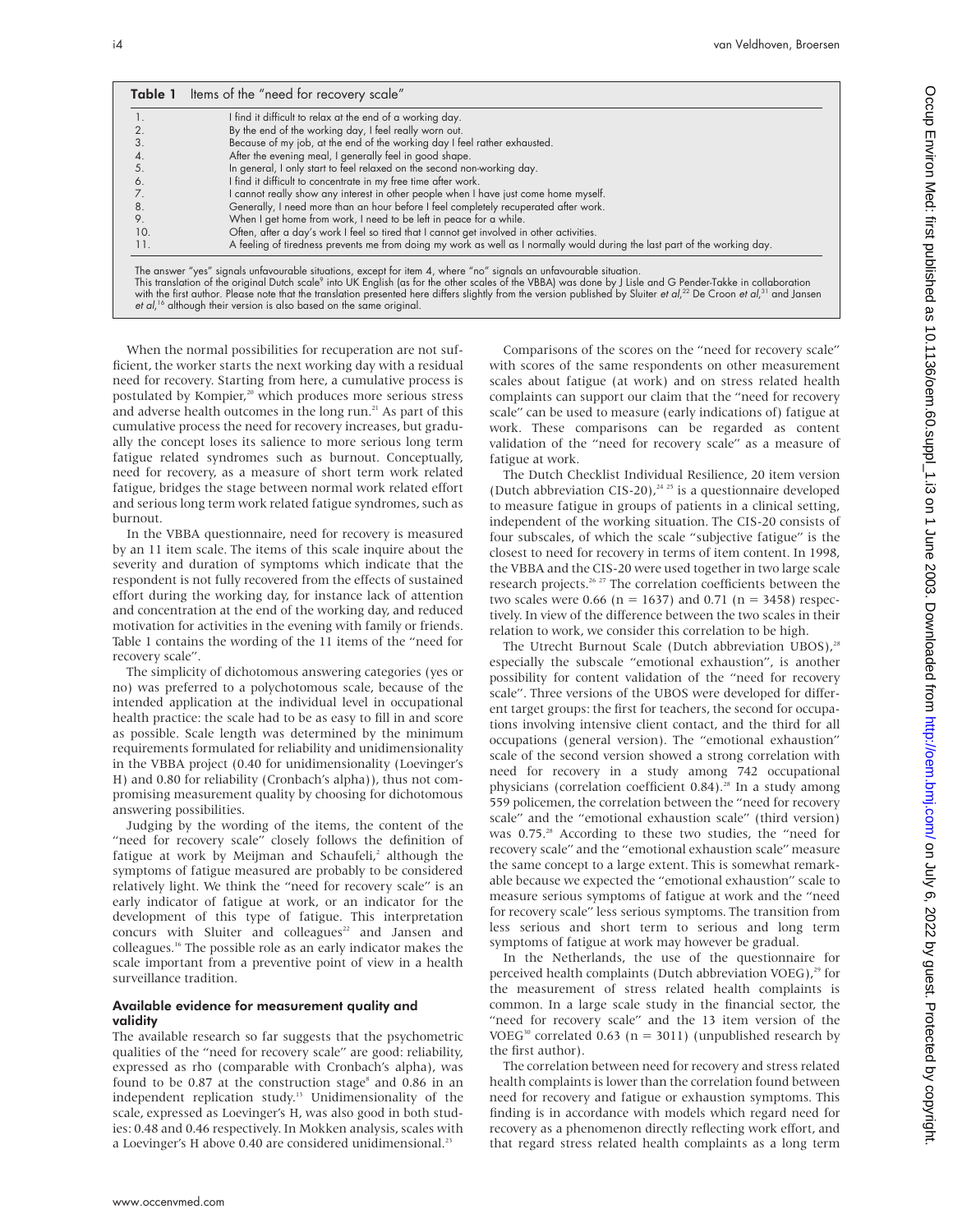effect—that is, as a later stage in the stress process.<sup>15 21</sup> In conclusion, we can state with good reason that the "need for recovery scale" has sufficient content validity.

Information on the predictive validity of the scale would add to its utility as an instrument in occupational health care. Van Veldhoven<sup>8</sup> showed the predictive validity of the "need for recovery scale" for sickness absence registered among 411 workers in a health care organisation during an interval of six months after completion of the questionnaire. The scale was predictive of both frequency and duration of absenteeism, and was among the three most important predictors (together with skill variety and unfairness in reward). Similarly, De Croon and colleagues<sup>31</sup> showed that the "need for recovery scale" was a predictor for self reported absenteeism in a two year follow up study in 526 truck drivers. The odds ratio of high baseline need for recovery with respect to the risk of sickness absence (>14 working days) was found to be 2.19, after adjustment for age, previous sickness absence, marital status, educational level, and company size. However, in this study need for recovery was not found to mediate the relation between stressful working conditions and sickness absence.

#### Further research into measurement quality and validity

Since its publication in 1994 the scale has been widely used both in Dutch occupational health practice and in Dutch applied research (as part of the VBBA questionnaire), generating data on an organisation by organisation, project by project basis. These data have been collected in a central database following a standardised protocol. This has resulted in a large database, accessible for further analysis of measurement quality and validity.

A first direction for additional research concerns generalisability. Is the scale measuring the same latent construct reliable for different subpopulations? A positive answer would make the scale suitable for comparative analyses at the level of occupational subgroups in the working population: departments, organisations, or branches of industry.

A second direction for additional research relates to the application of the scale at both individual and group level. We think it is important to present results of analyses on an aggregated level, because many of the research and consultancy projects in occupational health practice are focused on this level. The content, size, and representativeness of most Dutch databases on fatigue at work do not allow analyses on an aggregated level, for example, analyses between departments of many organisations. Working with aggregated data has the advantage of reducing the influence of individual factors not related to work, whereas the influence of shared characteristics of the respondents of the department, for example, the nature of the work and the working conditions, are amplified. However, there are also methodological objections against working with aggregated data.<sup>32 33</sup> One objection is that it is rarely possible to get a random sample of aggregated data (for example, departments) because these mostly originate from limited sets of units (for example, organisations). A second objection is that working with aggregated data often results in such a reduction of the number of observations that reliable multivariate analyses are impossible. Finally, results at the group level cannot be unambiguously translated to implications for individual workers.

In this paper results of group level analyses on departments will be compared with results of individual level analyses. Using the large VBBA database, we can try to replicate individual level research findings on the department level. For the "need for recovery scale" to be applicable on both levels, the same psychosocial job characteristics have to be associated with need for recovery at both the individual and the department level. This would make the scale suitable for contexts where both individual and group level interventions are required in parallel,<sup>5</sup> or where multilevel analyses are viable.<sup>34 35</sup> The scale would provide data on both levels of analysis that are not contradictory because of measurement problems in the dependent variable, need for recovery. In this paper two research questions will be addressed:

(1) Is scale quality (Cronbach's alpha) comparable for different subgroups of the working population?

(2) Are psychosocial job factors associated with need for recovery comparable for the individual and department levels of analysis?

## **METHODS**

## **Database**

In the period 1996–2000, the VBBA has been used by occupational health care services for the measurement of psychosocial job characteristics and work stress in over a thousand research and consultancy projects in companies and institutions. The individual data of all these health surveillance projects were gathered in an extensive database of 123 708 individual records.

The non-response rate of the separate projects in occupational health practice that constitute the database, is often not determined and is not centrally registered. However, we know from more exact data collection during scale construction that response percentages in this type of research context in the Netherlands typically vary from 60% to 80%.<sup>8</sup> <sup>36</sup> This leads us to expect that the database provides valid information on the researched topics in the researched population. Because no exact data exist on non-response, it is however not possible to know what bias is to be expected as a result of self selection of respondents.

Apart form this possible source of bias at the individual level, selection bias is possible because of self selection of organisations and parts of organisations participating in this type of occupational health surveillance. It might be expected that only organisations participate where job stress is an issue. This might increase stress levels found in our results compared to stress levels in non-participating organisations. On the other hand it might be argued that only organisations participate that recognise the importance of preventive activities. As they are expected to be exponents of "good occupational health care practice", one might expect stress levels in these organisations to be lower than in non-participating organisations. Both positive and negative effects might therefore be expected of self selection at the organisational level in this study. As the focus is on measurement quality and validity of relations with psychosocial risk factors, the representativity of the stress levels in the sample studied is less important than its size, heterogeneity, and nested data structure.

## **Questionnaire**

In many instances the number of items of the complete VBBA is too large for application in regular practice of occupational health care. For that purpose 14 of the 27 scales were selected to form a core version.<sup>37</sup> Ten scales are about psychosocial job characteristics: "pace and amount of work"; "emotional load"; "physical exertion"; "lack of variety in your work"; "lack of opportunities to learn"; "lack of independence in your work"; "lack of participation in decisions about your work"; "problems in the relationships with colleagues"; "problems in the relationship with your immediate boss"; and "uncertainty about the future". The other four scales of the core version measure possible work stress reactions: "lack of pleasure in your work"; "lack of involvement in the organisation where you work"; "need for recovery"; and "worrying about your work". In almost all projects, these 14 scales of the core version are used.

#### **Departments**

For many respondents in the database, information is available about the department they work in. The classification and coding of departments is done by the occupational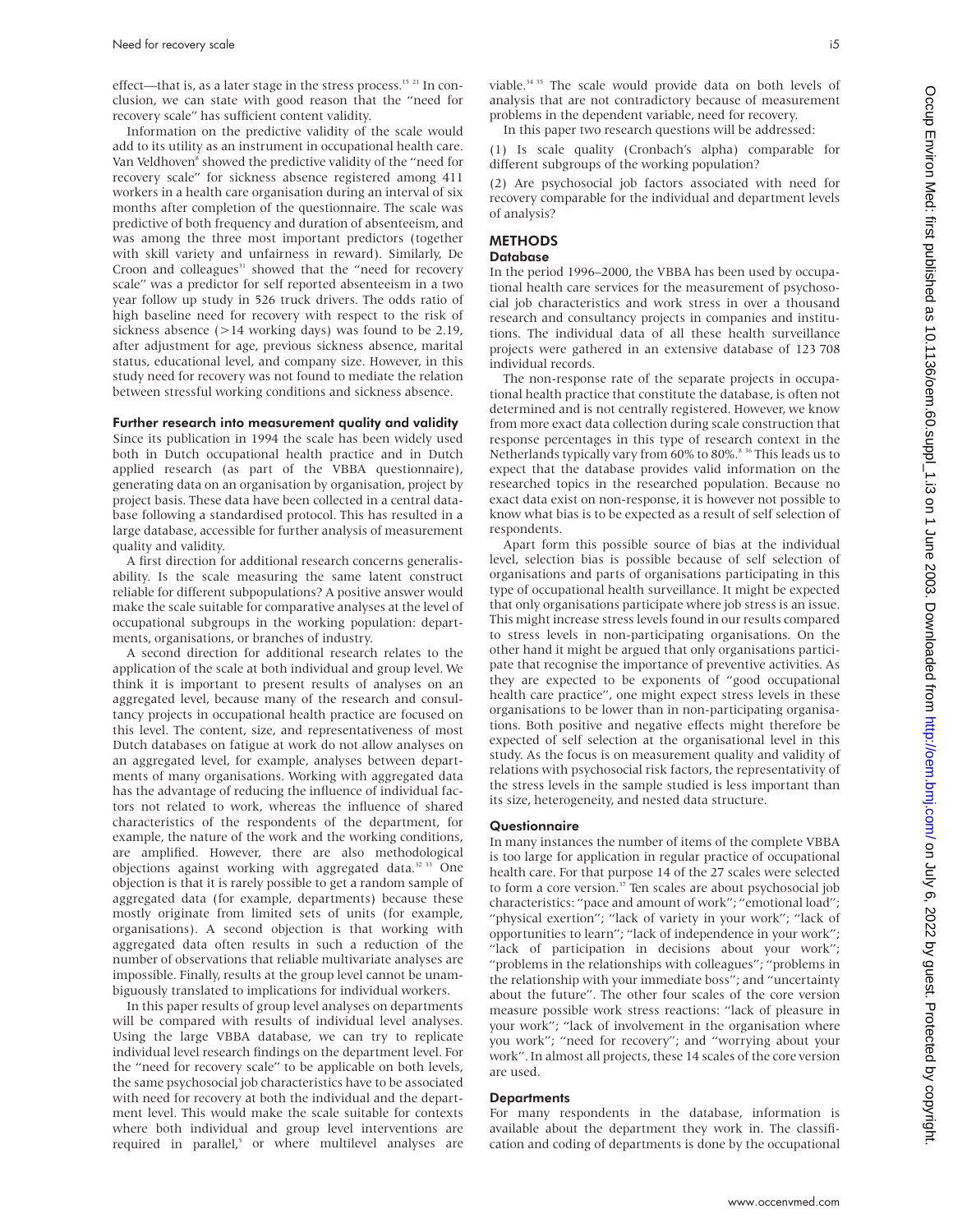|       | Primary education | Lower secondary<br>education | Higher secondary<br>education                                                                                            | Higher vocational<br>education | University degree |
|-------|-------------------|------------------------------|--------------------------------------------------------------------------------------------------------------------------|--------------------------------|-------------------|
| class |                   |                              | <b>Table 2</b> Number of cases and Cronbach's alpha of the "need for recovery scale" by education level, gender, and age |                                |                   |

|                             |         | Primary education | education |      | education |      | education |      |         | University degree |
|-----------------------------|---------|-------------------|-----------|------|-----------|------|-----------|------|---------|-------------------|
| Age class                   | F       | M                 | F         | M    | F         | M    | F         | M    | F       | M                 |
| Section A: Number of cases  |         |                   |           |      |           |      |           |      |         |                   |
| $<$ 25 $y$                  | $\star$ | $\star$           | 248       | 311  | 800       | 388  | 280       | 155  | $\star$ | $\star$           |
| $25 - 34y$                  | 154     | 269               | 1313      | 1397 | 3097      | 2299 | 1818      | 1801 | 881     | 798               |
| $35 - 44y$                  | 263     | 533               | 1841      | 2409 | 2039      | 2894 | 1349      | 2440 | 630     | 1067              |
| $45 - 54y$                  | 354     | 762               | 1418      | 2266 | 1054      | 2108 | 800       | 1923 | 370     | 863               |
| >54y                        | 118     | 325               | 318       | 539  | 187       | 444  | 138       | 465  | (2)     | 183               |
| Section B: Cronbach's alpha |         |                   |           |      |           |      |           |      |         |                   |
| $<$ 25 $y$                  | $\star$ | $\star$           | 0.86      | 0.86 | 0.83      | 0.84 | 0.85      | 0.81 | $\star$ | $\star$           |
| $25 - 34y$                  | 0.89    | 0.86              | 0.87      | 0.89 | 0.86      | 0.87 | 0.85      | 0.85 | 0.85    | 0.85              |
| $35 - 44y$                  | 0.90    | 0.90              | 0.88      | 0.88 | 0.87      | 0.88 | 0.87      | 0.87 | 0.84    | 0.86              |
| $45 - 54y$                  | 0.90    | 0.91              | 0.89      | 0.90 | 0.89      | 0.89 | 0.87      | 0.87 | 0.88    | 0.87              |
| >54y                        | 0.85    | 0.92              | 0.88      | 0.89 | 0.92      | 0.90 | 0.88      | 0.88 |         | 0.89              |

F, female; M, male. \* Small number of respondents, joined with the age class 25–34 of the same gender and education level.

†Small number of respondents, joined with the age class 45–54 of the same gender and education level.

health care service with the purpose of subdividing a company in more or less homogeneous groups with regard to the type of work and working conditions. Each group should be of sufficient size to justify department level analyses and statistical comparisons.

The word department in this study should be interpreted in a broad perspective, as it can refer to a hierarchical department, a functional occupational group, or a location.

Department homogeneity is important in this study as it determines the amount of contrast between individual level and department level data. Therefore a few additional criteria have been formulated to select more homogeneous departments for this study. Only departments have been included that were part of a larger project in their organisation. This eliminates projects where all workers have been investigated as one group. Department size has been limited to an arbitrary maximum of 100 respondents, eliminating larger groups, which are expected to be more heterogeneous in terms of constituting job types. Finally, a code had to be available for the department that identified it as "not a rest group".

#### Respondents

For this study, only respondents are available who have complete data for the 10 psychosocial job factors and for the "need for recovery scale", and who belong to a department as specified. This results in a data selection of 68 775 workers (56% of total available workers).

Most of the questionnaires returned by these respondents contained information about personal characteristics. Age class of the respondent was known in 89% of selected cases. Five per cent of the sample was below 25 years of age, 30% was between 25 and 34, 33% was between 35 and 44, 26% was between 45 and 54, and 6% was older than 54 years. In comparison with national statistics on the Dutch workforce as reported by Statistics Netherlands, $38$  the age group 25 and below was underrepresented, and the other age groups were each slightly overrepresented. Data on gender were available for 97% of selected cases, and showed that 59% were male and 41% were female, similar to the Dutch workforce.<sup>38</sup> Education level was available only in 75% of selected cases. Of these respondents, 6% had primary education only, 26% secondary school (lower level) or lower vocational education, 33% secondary school (higher level) or middle vocational education, 24% higher vocational education or equivalent, and 11% had a university degree or equivalent. Comparing these data to those reported by Statistics Netherlands,<sup>38</sup> we find that the distribution was representative, with the exception of workers

with secondary school (higher level) or middle vocational education, which were underrepresented in the current sample.

## Analyses

In order to investigate the generalisability of scale characteristics, Cronbach's alpha of the "need for recovery scale" will be calculated for subgroups in the data with regard to education level, gender, and age class. The combination of these three variables was present in 67% of the 68 775 cases. When crossing these three variables with each other, of the 50 possible subgroups with a specific combination of age class, gender, and education level, 45 had a size of 50 respondents or more. The five subgroups of less than 50 respondents were joined with a subgroup of an adjacent age class and of the same gender and education level to achieve reasonably large numbers.

The individual questionnaire scores on psychosocial job factors and need for recovery were aggregated to mean scores for each department in order to perform the analysis on this aggregated level. In order to assess the effect of minimum department size, different variations of this parameter were used. The first department level analysis imposes no restrictions as to minimum department size. Five analyses are then done on a restricted number of departments, increasing the minimum department size from 5 employees per department to 10, 15, 20, and 25 employees. Multiple regression analyses are performed on the relation between the 10 psychosocial job factors and need for recovery: one on the individual level, and six for the variations on the department level.

## RESULTS

## Measurement quality in subgroups

Respondents were classified in subgroups according to the combination of education level, age class, and gender. Table 2 presents the number of respondents and Cronbach's alpha for the "need for recovery scale" of the 45 subgroups with at least 50 respondents.

Cronbach's alpha is of consistent, good quality for all subgroups, ranging from 0.81 to 0.92. For the total sample  $(n = 68.775)$  in this study Cronbach's alpha is 0.88.

#### Validity of relations with psychosocial job factors: individuals and departments

The "need for recovery scale" counts 11 dichotomous items, which can thus result in 12 different scores on the individual level. Individual scores are transformed (as for all VBBA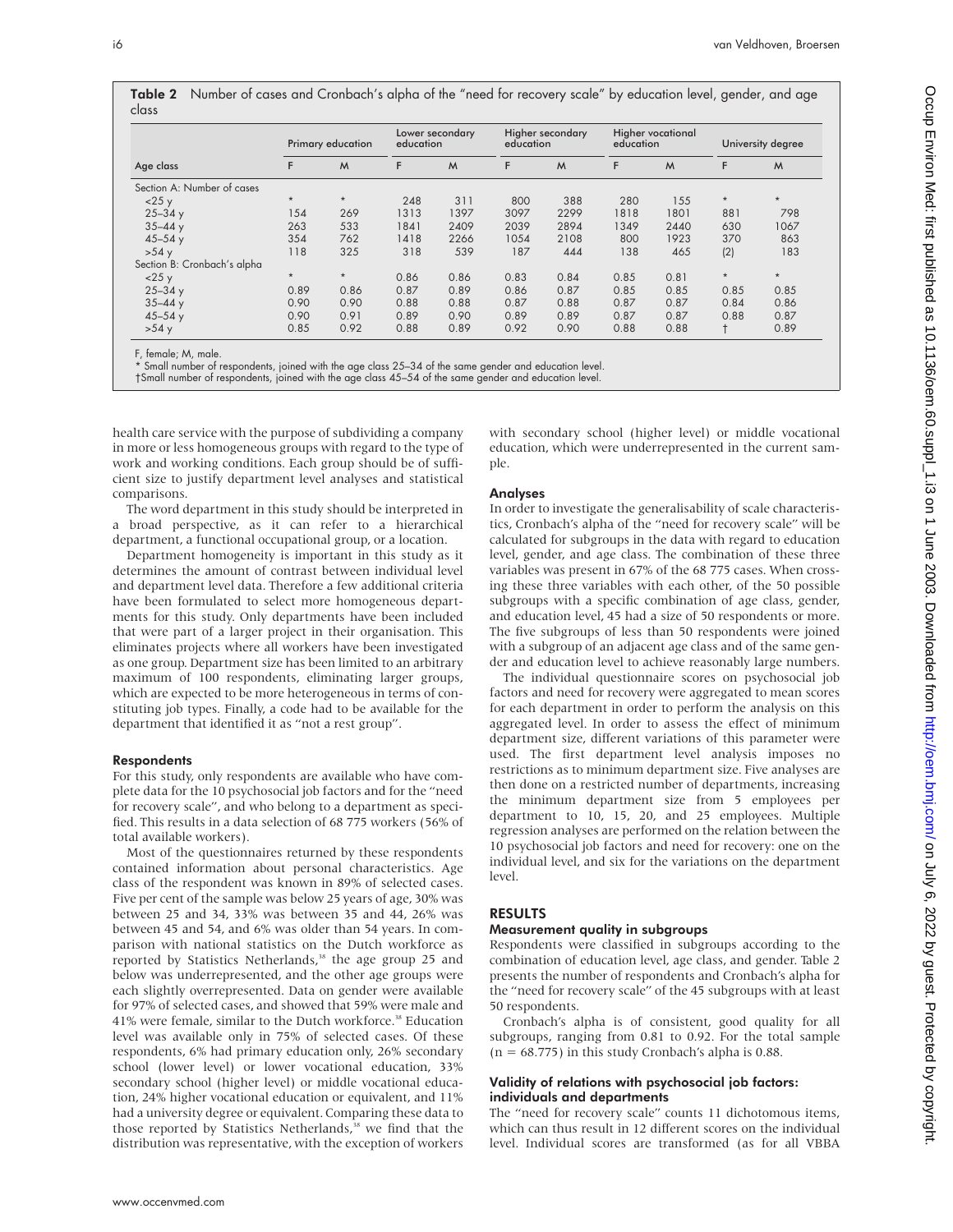|                                              | Individual<br>level | Department level   |                          |           |           |           |           |  |
|----------------------------------------------|---------------------|--------------------|--------------------------|-----------|-----------|-----------|-----------|--|
|                                              |                     | All<br>departments | Employees per department |           |           |           |           |  |
| Independent variable                         |                     |                    | n > 5                    | n > 10    | n > 15    | n > 20    | n > 25    |  |
| Standardised betas                           |                     |                    |                          |           |           |           |           |  |
| Pace and amount of work                      | $0.36**$            | $0.43**$           | $0.49**$                 | $0.48**$  | $0.51**$  | $0.53**$  | $0.54**$  |  |
| <b>Emotional load</b>                        | $0.14***$           | $0.17**$           | $0.23**$                 | $0.24***$ | $0.24***$ | $0.23**$  | $0.24***$ |  |
| Physical exertion                            | $0.08**$            | $0.09**$           | $0.11**$                 | $0.12**$  | $0.11**$  | $0.10**$  | 0.04      |  |
| Lack of variety in your work                 | $0.03**$            | $0.05*$            | 0.04                     | 0.04      | 0.05      | 0.04      | $-0.02$   |  |
| Lack of opportunities to learn               | $0.02**$            | $-0.01$            | $-0.00$                  | $-0.02$   | $-0.01$   | 0.01      | 0.04      |  |
| Lack of independence in your work            | $0.02**$            | 0.01               | 0.00                     | 0.05      | $0.07*$   | 0.09      | 0.09      |  |
| Problems with colleagues                     | $0.08**$            | $0.06***$          | $0.09**$                 | $0.12**$  | $0.13***$ | $0.15***$ | $0.14***$ |  |
| Problems with immediate boss                 | 0.01                | 0.00               | $-0.04$                  | $-0.01$   | 0.00      | $-0.03$   | $-0.06$   |  |
| Lack of participation in decisions           | $0.10**$            | $0.12**$           | $0.14***$                | $0.11**$  | 0.08      | 0.10      | $0.14***$ |  |
| Uncertainty about the future                 | $0.02**$            | 0.01               | $-0.02$                  | $-0.04$   | $-0.05**$ | $-0.08**$ | $-0.04$   |  |
| $R^2$                                        | 0.27                | 0.33               | 0.45                     | 0.49      | 0.52      | 0.54      | 0.54      |  |
| Number of individuals                        | 68775               | 68775              | 63642                    | 53817     | 42987     | 33344     | 25854     |  |
| Number of departments                        | 6020                | 6020               | 3833                     | 2512      | 1614      | 1038      | 687       |  |
| Average number of individuals per department | 11.42               | 11.42              | 16.60                    | 21.42     | 26.63     | 32.12     | 37.60     |  |
| Mean score need for recovery                 | 27.30               | 26.66              | 26.99                    | 27.18     | 27.04     | 26.83     | 26.76     |  |
| Standard deviation need for recovery         | 29.57               | 16.97              | 12.26                    | 11.32     | 10.90     | 10.67     | 10.17     |  |

Means, standard deviations, and multiple regression analyses with 10 psychosocial job characteristics as independent variables and need for recovery as dependent variable.

For each analysis are reported: the number of individual respondents, the number of departments, the average number of individuals per department, the mean and standard deviation for the "need for recovery scale", standardised beta coefficients for the 10 psychosocial job factors, significance of the coefficients, and R2 of the regression model. \*p<0.01; \*\*p<0.001.

scales) to a range between 0 (minimum) and 100 (maximum). Table 3 presents means, standard deviations, and multiple regression analyses for need for recovery.

As can be seen from table 3 the mean score for the scale in the sample is around 27 for both individuals and all variations on the department level. The standard deviation decreases from a value just above the mean score on the individual level, to a value almost one third of this value for departments with a minimum size of 25 employees. The largest decrease in standard deviation takes place when shifting from the individual to the department level of analysis, and further when department size restrictions are introduced.

In table 3 the results of the multiple regression analyses are presented, one on the individual level and six on the department level. In both types of analysis need for recovery is used as a dependent variable, and 10 psychosocial job characteristics of the core version of the VBBA as independent variables. In the table standardised beta coefficients and their significance are reported, as is the  $R^2$  for the entire equation.

There is a strong resemblance between all equations in the order of the two most important independent variables. In all equations the variable "pace and amount of work" has the highest standardised beta coefficient, followed by "emotional workload". In the analysis on the individual level, the next highest beta coefficients are found for the scales "lack of participation in decisions about your work", "problems in the relationships with colleagues", and "physical exertion". The impact of these three variables on the department level depends only slightly on the minimum department size chosen. For job insecurity a significant negative coefficient was found at minimum department sizes of 15 and 20, suggesting that more job insecurity is linked to lower need for recovery. In all equations the contribution of "lack of variety", "lack of opportunities to learn", and "problems with immediate boss" is trivial, coefficients even changing plus and minus signs for different levels of analysis or different minimum department sizes. For "lack of independence" the coefficient becomes stronger with the increase of minimum department size, but in general it fails to reach significance.

The 10 selected psychosocial job characteristics explain 27% of the variance in individual scores of need for recovery, and 33–54% of the variance in the department mean scores. The difference in proportion of variance explained between individual level and department level analyses is remarkable, as the standard deviation between department mean scores is smaller than the standard deviation between individual scores. The difference in variance explained between the individual and the department level is especially clear when a minimum department size is introduced, starting from departments with a minimum size of 5 or 10 employees.

# **DISCUSSION**

## Earlier studies

In research by both the scale constructors and other researchers the "need for recovery scale" showed good psychometric quality. Content validity was also sufficiently shown: correlations between the "need for recovery scale" and other scales measuring fatigue at work all are above 0.65. The correlation between the "need for recovery scale" and the "emotional exhaustion scale" from the Utrecht Burnout Scale is about 0.80, which can be regarded as an indication that the scales to a large extent measure the same concept. Also, there is a considerable correlation of about 0.60 between the "need for recovery scale" and stress related health complaints. Although there is a resemblance in the wording of some of the items in both of these questionnaires, this resemblance cannot totally explain the size of the correlation. There must also be a conceptual resemblance. Finally, some research results are available on predictive validity, showing that need for recovery is a good predictor of future sickness absence. In conclusion: earlier studies suggest that the "need for recovery scale" is a good operationalisation of (early symptoms of) fatigue at work, although further work needs to be done, especially regarding predictive validity.

## This study

The results presented in table 2 show that measurement quality of the "need for recovery scale" is good and consistent for subgroups of the Dutch workforce in terms of age class, gender, and education level. This is an encouraging result with respect to the possible use of the scale for health surveillance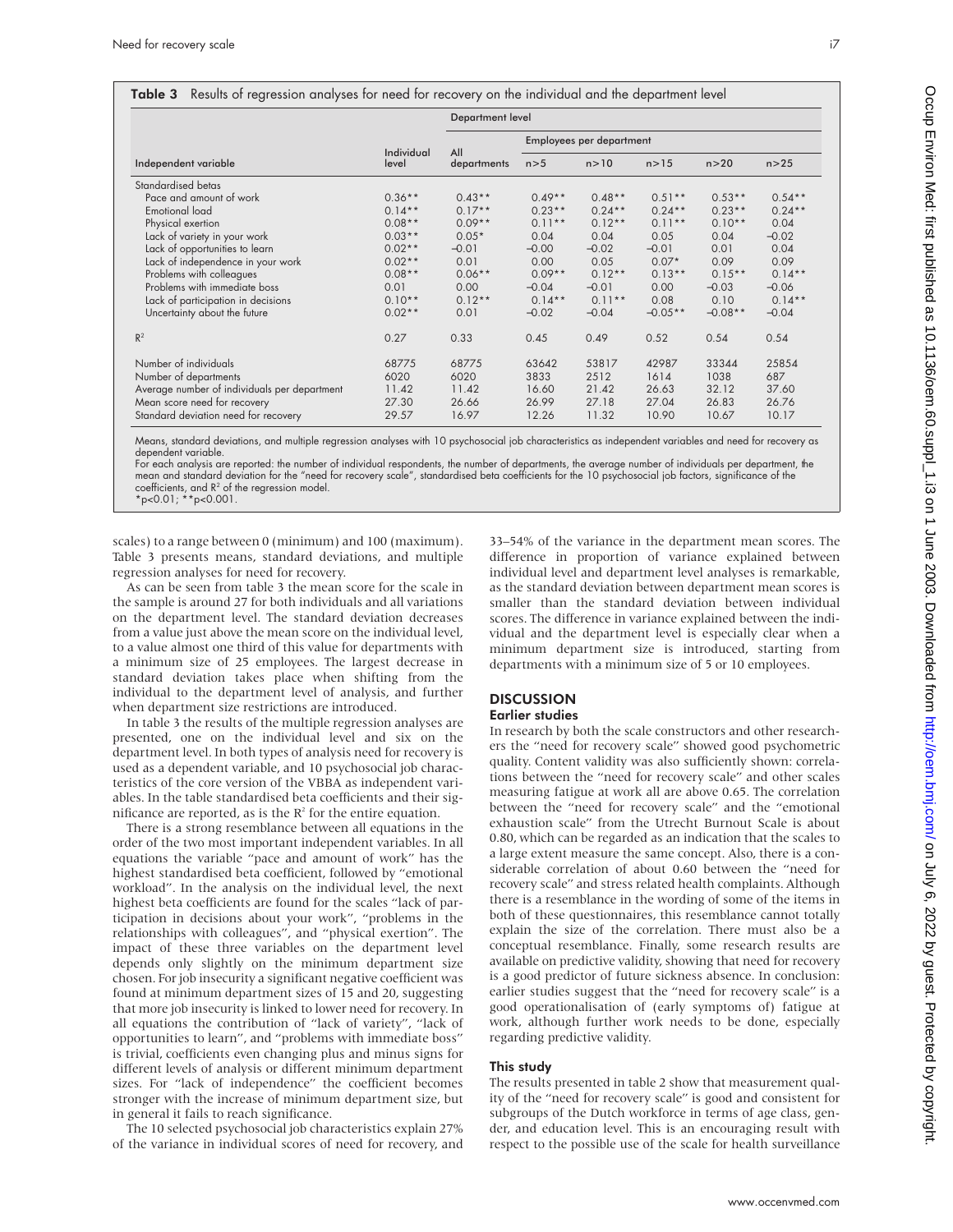purposes and for (epidemiological) studies on a national scale, within specific branches of industry and/or within large organisations.

The diminishing of variance of mean scores in need for recovery at the department level with increasing minimum department size, especially when compared with the variance of mean individual scores, can be interpreted as a gradual suppression of the influence of individual factors that are not work related with the increase of minimum department size. The large percentage of variance explained in the mean scores of need for recovery for departments compared to individual level data, is a finding of a different order. This finding reflects a rather strong relation between the mean pace and amount of work in a department (and to a lesser extent the degree of emotional workload) and the mean need for recovery. In other terms, there are substantial and meaningful differences between departments in independent variables, which can explain the variance in need for recovery. This result is a strong argument for analyses at the aggregated level in both occupational health research and practice. Department level mean need for recovery scores reflect the influence of shared work (situation) characteristics of the employees in a department. At least they reflect shared perceptions of work related fatigue by the employees in a department.<sup>32</sup>

The equations resulting from the regression analyses indicate that the most important factors in the explanation of variance in need for recovery on the individual level are also the most important on the department level. This concerns the scales "pace and amount of work" and "emotional workload". Other important correlates are "lack of participation", "problems with colleagues", and "physical exertion". Although in this study need for recovery appears to be mainly influenced by psychological job characteristics, this last factor indicates that the influence of physical workload is to some extent also reflected. This finding is in accordance with previous results in fatigue research,<sup>39</sup> and illustrates that it is difficult, maybe even impossible, to disentangle physical and psychological aspects of fatigue (at work).

It is interesting to note that in the analyses some independent variables that were expected to be at least of some importance, were found to be of trivial importance for need for recovery at the department level. This is especially true for variables concerning decision latitude<sup>40</sup> in the work task ("lack of variety", "lack of opportunities to learn", "lack of independence"). Also, the relationship with the immediate boss seems to be unimportant. For uncertainty about the future at least some evidence was found, but in a contraintuitive direction, linking more uncertainty with less need for recovery.

Because of the relative consistency of relationships found at the individual and department levels, the "need for recovery scale" will provide reliable results in studies of a single or a multilevel nature, which is an encouraging result. An important side result of the study is the observation that at the department level psychosocial job factors explain more than half of the variance between departments in need for recovery, departing from a minimum department size of 15 employees, reflecting the gradual suppression of individual factors, both in independent and dependent variables. This is important in view of arguments in favour of prevention of psychosocial risk factors at the departmental or organisational level.<sup>5</sup>

The two most important psychosocial job factors correlated with need for recovery concern work demands. Physical exertion is a third workload aspect that makes a significant contribution to the regression equations at both individual and department levels. These three factors taken together imply an operationalisation of work demands in terms of both quantitative (work speed and work quantity) and qualitative (emotional demands and physical exertion) dimensions, both making a unique contribution to the variance explained in need for recovery at the individual and the department level.

It is important to note again that the data set presented in this study holds the possibility of selection bias. No detailed data exist on the amount and background of non-response at the individual level, which is a serious methodological drawback of this study. However, in a non-response analysis Weel and Broersen<sup>36</sup> showed that there is only a limited impact of non-response on data collected in the context of large occupational health surveillance programmes in the Netherlands. The data used in this study have been collected in self selected organisations, open to stress research and likely to invest in stress prevention and intervention activities. Generalisation of the study results should be limited primarily to this type of organisation. Recognising the possibility of selection bias by non-response and recognising the potential restrictions to generalisability, we still recommend the use of large cross sectional data sets collected in occupational health practice for the purpose of scientific studies. Not using this type of data could, in our view, possibly result in losing "ecological validity" in large scale scientific studies. One of the questions in this respect is whether workers participating in long term trials with multiple repeated measures over several years are representative of the modern, flexible workforce.<sup>4</sup>

The "need for recovery scale" is a short, simple, but adequate measure for early symptoms of fatigue at work, for use in both health surveillance and scientific research, at the individual, departmental, organisational, or national level. Future development of the scale could involve translations into other languages and validity studies in other language areas. Another element for the future research agenda is to establish a cut off point for the "need for recovery scale" (comparable to the development of a cut off point for the  $CIS-20$  by Bültmann and colleagues<sup>41</sup>), in order to make it easier to use in the context of epidemiological studies. Furthermore, a cut off point can be used by occupational health practitioners for the surveillance and selection of employees at high risk for more serious long term work related fatigue syndromes, such as burnout.

## ACKNOWLEDGEMENTS

The present study is supported by the Priority Programme Fatigue at Work of the Dutch Organisation for Scientific Research (NWO), Grant No. 580-02.800. The authors would like to thank Frank van Dijk for his constructive input and useful comments.

## .....................

## Authors' affiliations

M van Veldhoven, Department of Human Resource Studies, Tilburg University, Netherlands

S Broersen, Dutch Foundation for Quality in Occupational Health Care (SKB), Amsterdam, Netherlands

#### REFERENCES

- 1 Levi L. Stress in organizations—theoretical and empirical approaches. In: Cooper CL, ed. Theories of organizational stress. Oxford: Oxford University Press, 1998:v–xii.
- 2 Meijman TF, Schaufeli W. Psychische vermoeidheid en arbeid [psychical fatigue and work]. De Psycholoog 1996;6:236–42.
- 3 Geurts S, Kompier M, Gründemann R. Curing the Dutch disease? Sickness absence and work disability in the Netherlands. International Social Security Review 2000;53:79-103.
- 4 Paoli P, Merllié D. Third European survey on working conditions 2000. Dublin: European Foundation for the Improvement of Living and Working Conditions, 2001.
- 5 Cox T, Griffiths A, Rial-González E. Research on work-related stress.
- Bilbao: European Agency for Safety and Health at Work, 2000.<br>6 Weel ANH, Broersen JPJ, Van Dijk FJH. Periodical occupational health<br>examinations in the Netherlands: from screening of individuals to monitoring of populations. In: Rantanen J, Lehtinen S, eds. New trends and developments in occupational health services. Amsterdam: Elsevier Science Publishers, 1991.
- 7 Van Dijk FJH, De Kort WLAM, Verbeek JHAM. Quality assessment of occupational health services instruments. Occup Med 1993;43(suppl  $11.528 - 33.$
- 8 Van Veldhoven M. Psychosociale arbeidsbelasting en werkstress [Psychosocial work load and work stress]. Thesis, University of Groningen. Lisse: Swets & Zeitlinger, 1996.